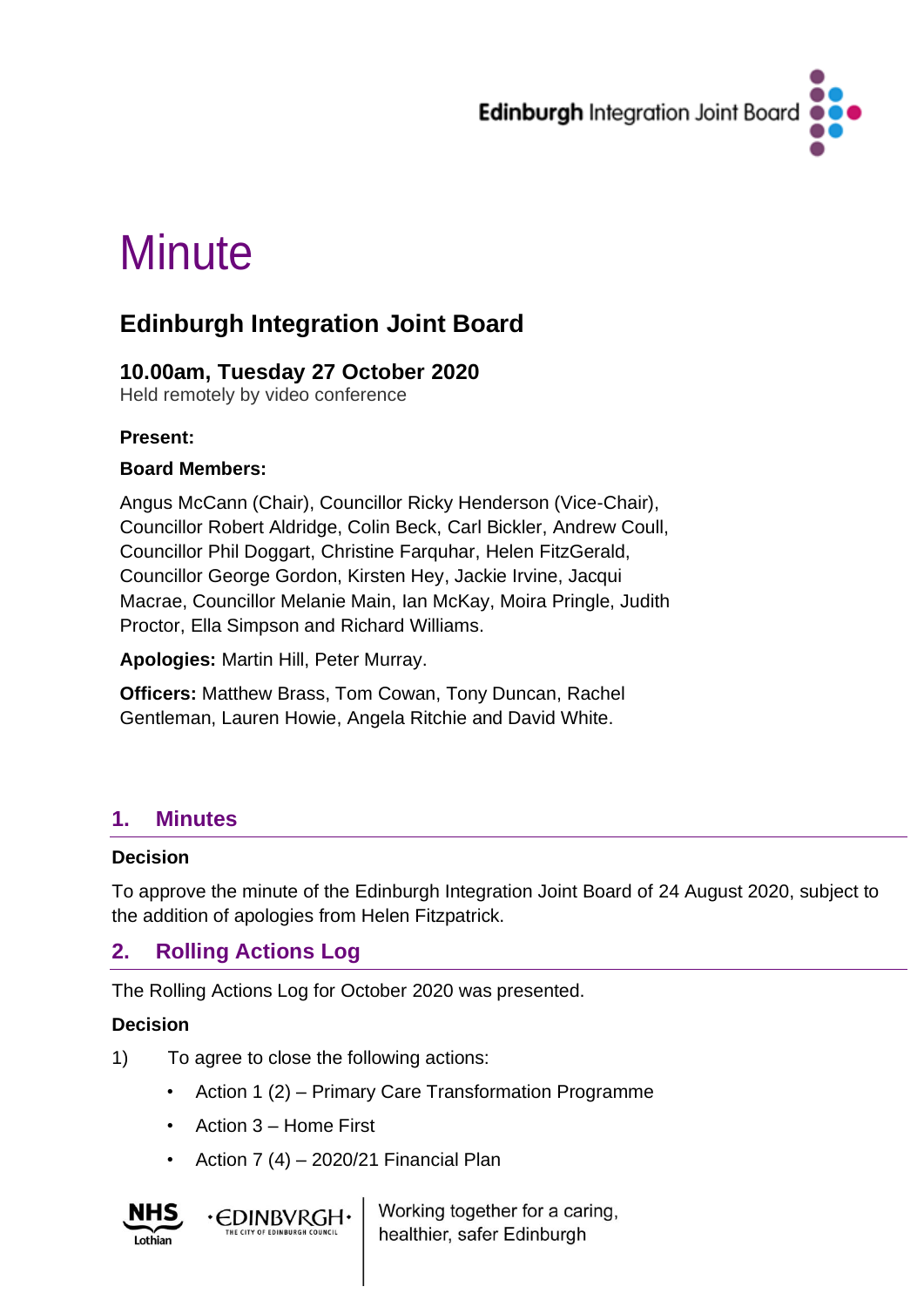- Action 11 Return to Transformation
- Action 12 (1) Savings and Recovery Programme 2020/21
- Action 13 2020/21 Financial Plan
- Action 14 Annual Performance Report
- Action 15 Fair Work and the Living Wage in Adult Social Care.
- 2) To note the remaining outstanding actions.

(Reference – Rolling Actions Log, submitted.)

## **3. Public Bodies Climate Change Return and Wider Considerations**

Approval was sought for the Public Bodies Climate Change Return prior to its submission to the Scottish Government, as required under the Climate Change (Scotland) Act). The report provided an update on measures taken to tackle climate change, including the Transformation Programme, which had been adopted to contribute to the wider goal of making the city carbon neutral by 2030.

#### **Decision**

- 1) To note the requirements of the Climate Change duties.
- 2) To approve the draft EIJB Public Bodies Climate Change Duties (PBCCD) Report 2019/20 at Appendix 1 to the report.
- 3) To note the wider climate change and sustainability considerations as outlined in the report.
- 4) To note that the Futures Committee had undertaken to develop an EIJB Climate Change Charter.
- 5) To note that climate considerations could be included with future directions.

(Reference – report by the Chief Officer, Edinburgh Integration Joint Board, submitted.)

## **4. Review of Edinburgh Integration Joint Board Strategic Plan 2019-2022**

A review of the EIJB Strategic Plan 2019-2022 was presented to the IJB. This provided an update on progress made in key areas of the current strategic plan and outlined timelines for the next planning cycle 2022-25.

The report noted that Phase 2 had succeeded in the progression and implementation of the current Plan, whilst having made a start to the planning of the Strategic Plan for 2022-25. This was due to be progressed to the SPG by March 2021 and then to the EIJB.

#### **Decision**

- 1) To acknowledge that the SPG had conducted an annual review of the current Strategic Plan.
- 2) To note the progress made against specific tasks and key elements of the transformation programme in phase 1 of the strategic plan.
- 3) To note the progress and planned activity during phase 2 of the strategic plan.
- 4) To note the proposed outline timeline for the next strategic planning cycle 2022-25.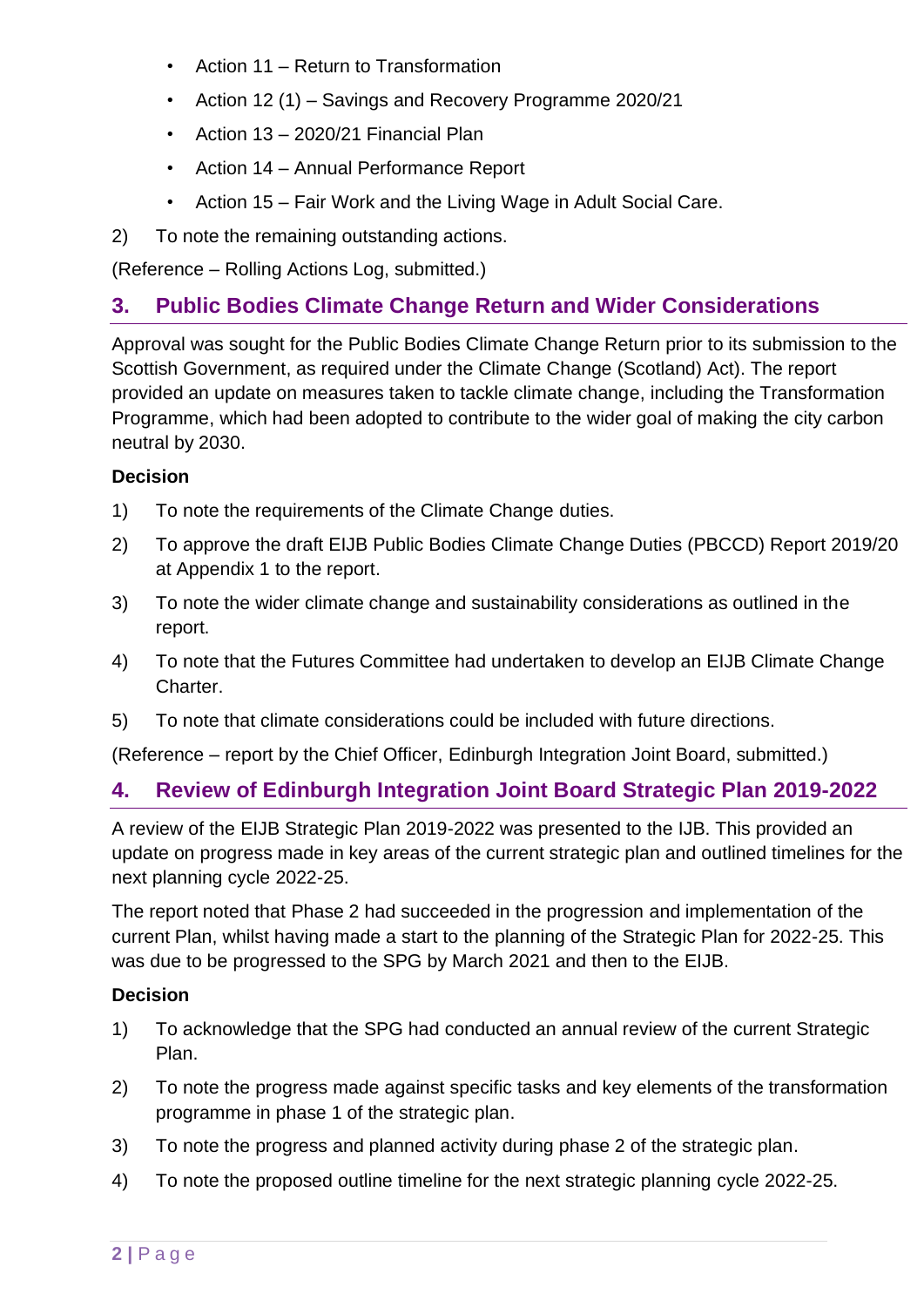(Reference – report by the Head of Strategic Planning, Edinburgh Health and Social Care Partnership, submitted.)

## **5. Edinburgh Primary Care Improvement Plan Update**

An update on the Edinburgh Primary Care Improvement Plan (PCIP) was presented.

Following delays due to the Covid-19 pandemic, the report provided an update on different schemes within the plan, including Premises, Health Inequality and Change Management. The report also updated the Board on the implementation of the Adult Flu Programme after its shift from NHS Lothian to the EHSCP, now being part of the PCIP.

It was noted that, unlike some others, Edinburgh HSCP had accelerated the implementation of the programme.

#### **Decision**

- 1) To note the report on the full year 2019/20 at Appendix 1 to the report.
- 2) To note the submission template to the Scottish Government covering the period up to 31 August 2020 at Appendix 2 (due 15 October).
- 3) To formally record the Board's thanks to all staff involved in the PCIP and the flu vaccination programme.
- 4) To circulate a briefing note providing a status update on the THRIVE programme.

(Reference – report by the Head of Strategic Planning, Edinburgh Health and Social Care Partnership, submitted.)

## **6. Finance Update**

An update was provided on the IJB's projected in-year financial performance.

#### **Decision**

- 1) To note the current year end forecasts provided by the IJB's partners.
- 2) To note the recently announced funding allocation to meet the additional costs of COVID-19.
- 3) To recognise that further work was required to better understand the impact of both this and future allocations on the financial out turn for delegated services.
- 4) To agree the phase 2 savings and recovery programmes set out in the report.
- 5) To request that concerns relating to the lack of permanent leadership and the governance of the Edinburgh Alcohol and Drugs Partnership were raised through the Public Protection Chief Officers Group.

(Reference – report by the Chief Finance Officer, Edinburgh Integration Joint Board, submitted.)

## **7. Edinburgh Integration Joint Board Annual Accounts 2019/20**

The EIJB's audited annual accounts for 2019/20 were presented to the Board for approval.

#### **Decision**

1) To note the 'amber' rated internal Audit Opinion for the year ended 31 March 2020.